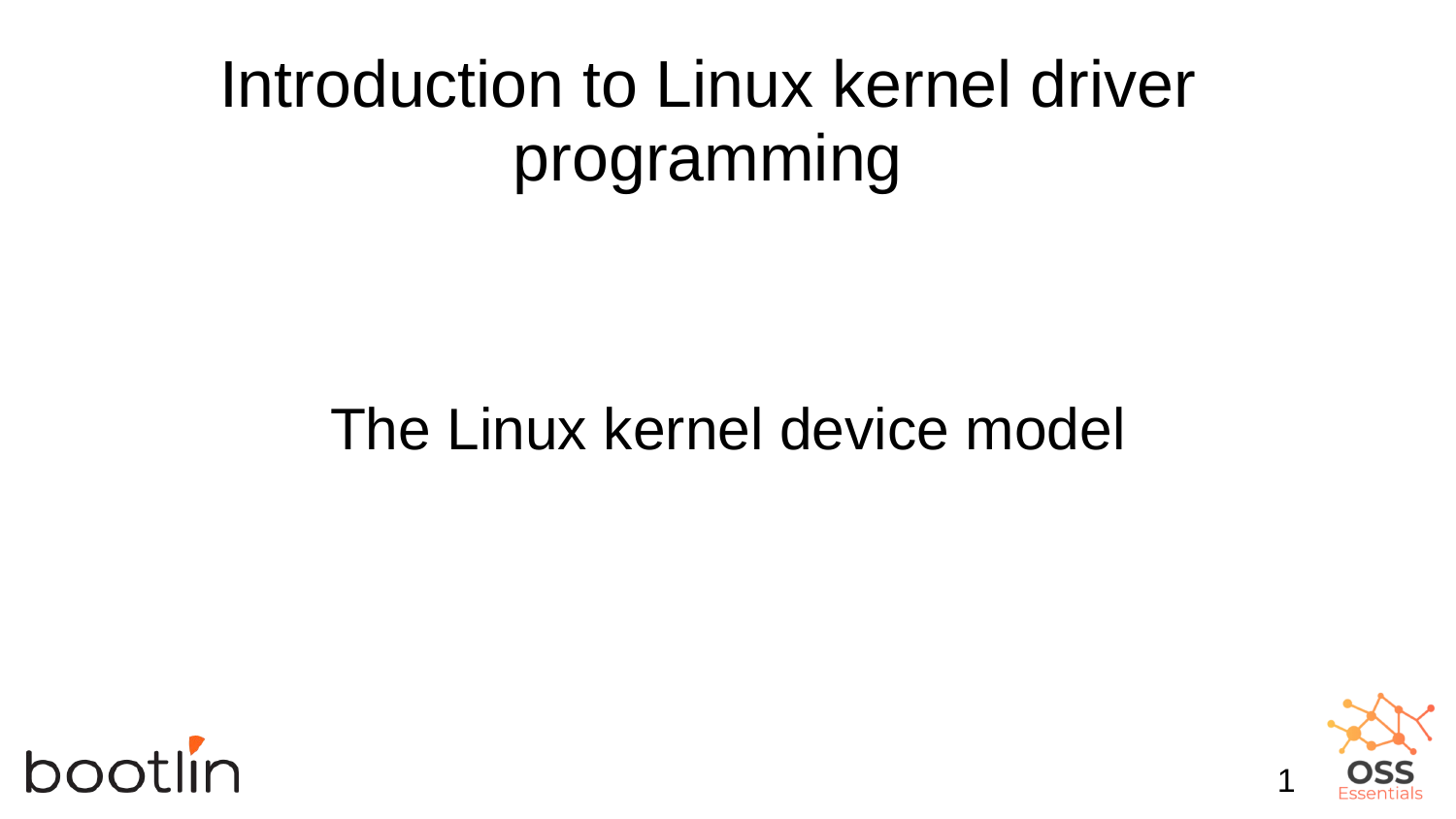### Authors and license

- Authors
	- Michael Opdenacker, Thomas Petazzoni, Bootlin: kernel and embedded Linux engineering company [https://bootlin.com](https://bootlin.com/)
- License
	- Creative Commons Attribution Share Alike 4.0 <https://creativecommons.org/licenses/by-sa/4.0/>
	- Document sources: <https://github.com/e-ale/Slides>

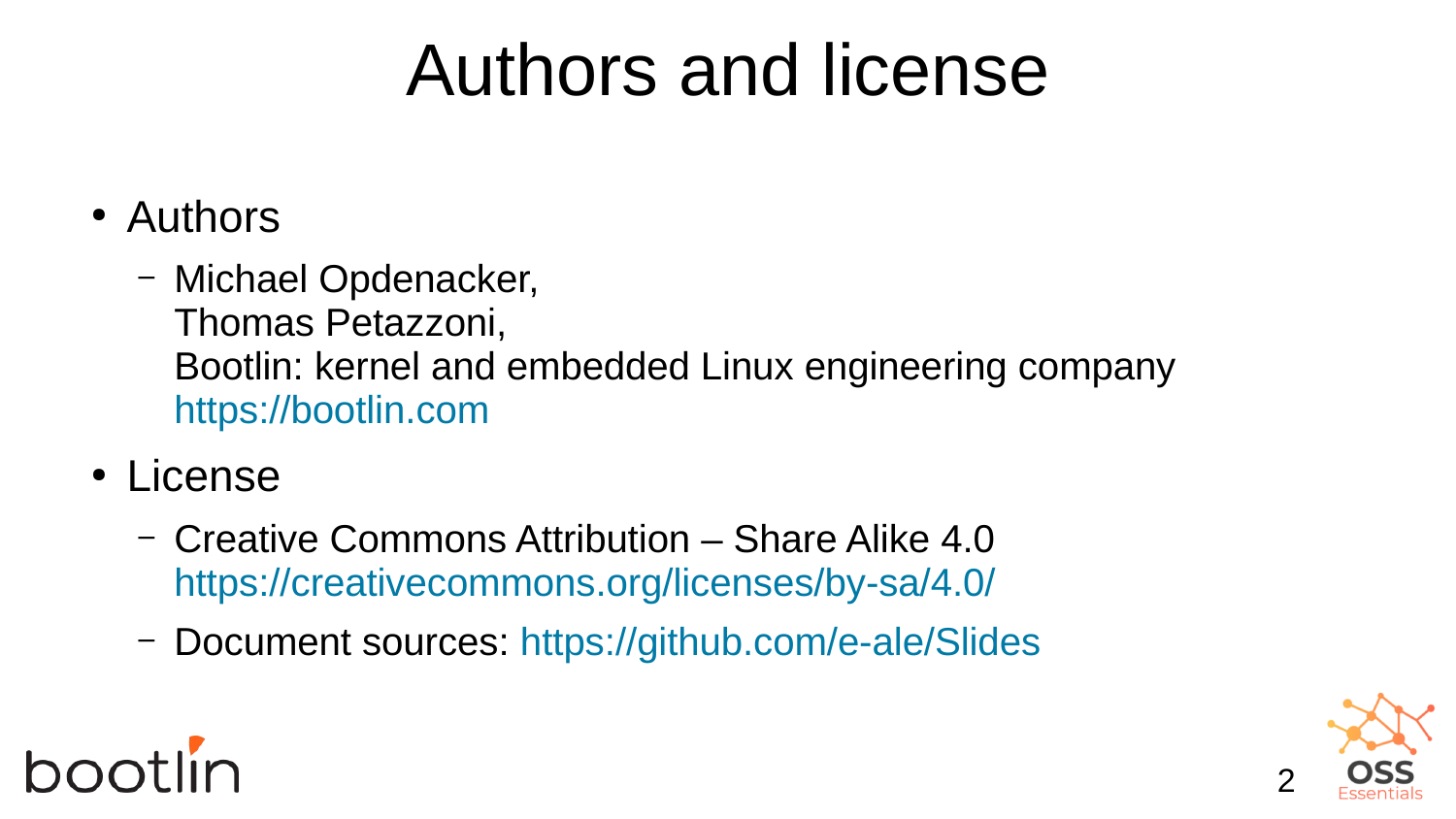## Need for a device model

- For the same device, need to use the **same device driver** on multiple CPU architectures (x86, ARM…), even though the hardware controllers are different.
- Need for a single driver to **support multiple devices** of the same kind.
- This requires a clean organization of the code, with the *device drivers* separated from the *controller drivers*, the hardware description separated from the drivers themselves, etc.



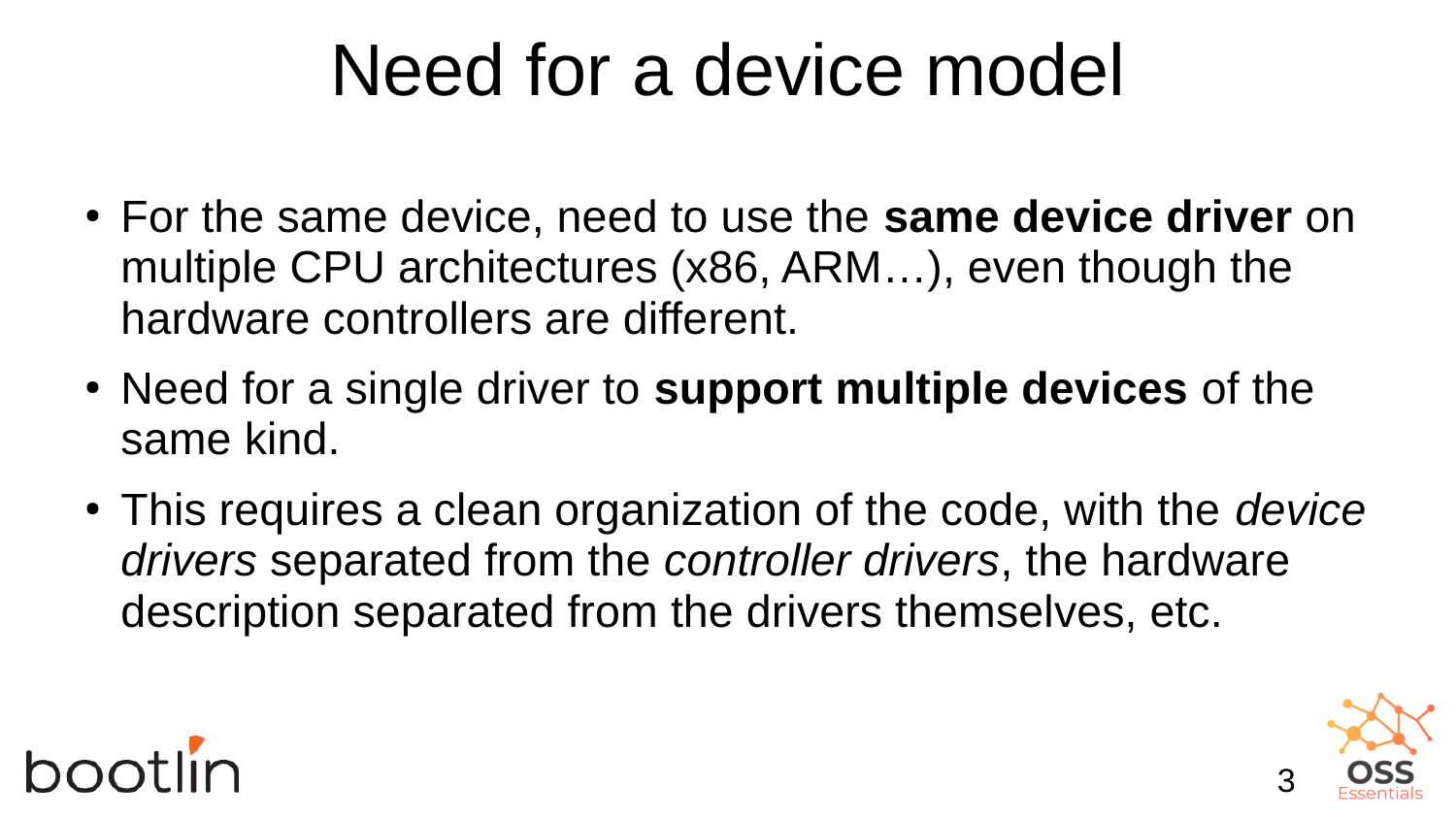#### Driver: between bus infrastructure and framework

In Linux, a driver is always interfacing with:

- a *framework* that allows the driver to expose the hardware features in a generic way.
- a *bus infrastructure*, part of the device model, to detect/communicate with the hardware.

Let's focus on the bus infrastructure for now



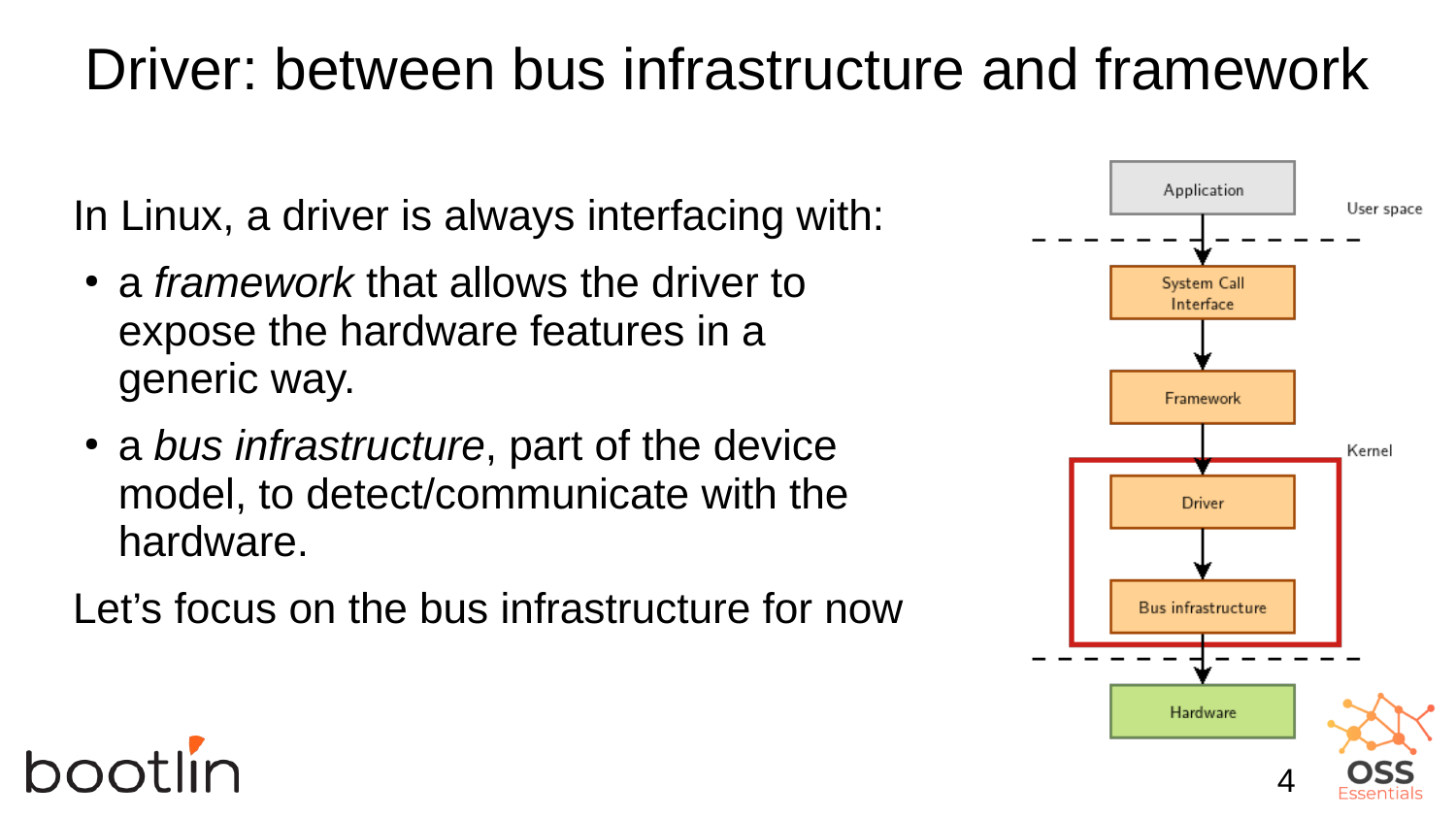#### Device model data structures

The device model is organized around three main data structures:

- The [struct bus\\_type](https://elixir.bootlin.com/linux/latest/ident/bus_type) structure, which represent one type of bus (USB, PCI, I2C, etc.)
- The [struct device\\_driver](https://elixir.bootlin.com/linux/latest/ident/device_driver) structure, which represents one driver capable of handling certain devices on a certain bus.
- The [struct device](https://elixir.bootlin.com/linux/latest/ident/device) structure, which represents one device connected to a bus

The kernel uses inheritance to create more specialized versions of [struct device\\_driver](https://elixir.bootlin.com/linux/latest/ident/device_driver) and [struct device](https://elixir.bootlin.com/linux/latest/ident/device) for each bus subsystem.

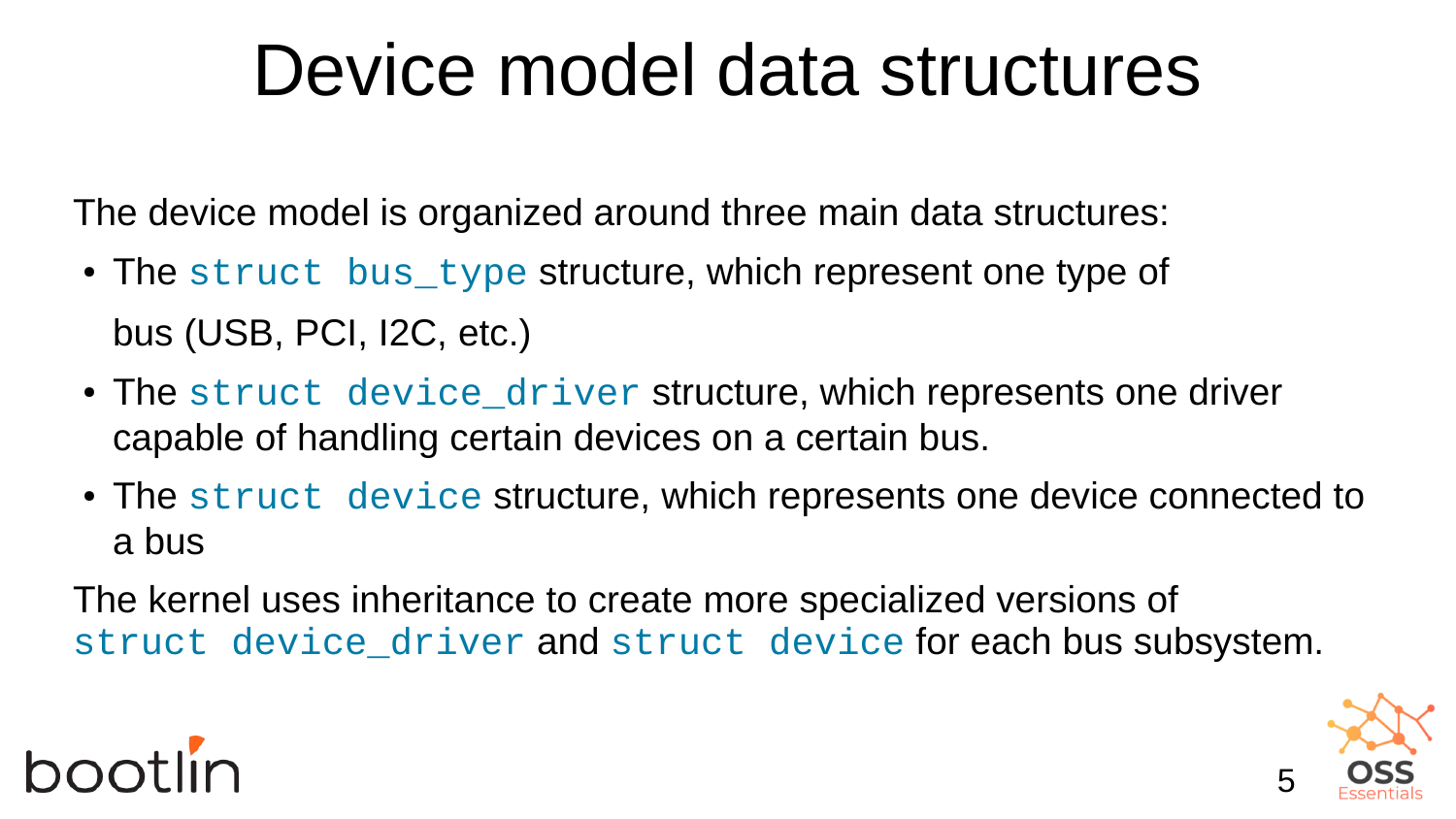# The bus driver

- Example: USB. Implemented in [drivers/usb/core/](https://elixir.bootlin.com/linux/latest/source/drivers/usb/core)
- Creates and registers the [bus\\_type](https://elixir.bootlin.com/linux/latest/ident/bus_type) structure

bootlin



- Provides an API to register and implement adapter drivers (here USB controllers), able to detect the connected devices and allowing to communicate with them.
- Provides an API to register and implement device drivers (here USB device drivers)
- Matches the device drivers against the devices detected by the adapter drivers.
- Defines driver and device specific structures, here mainly [struct usb\\_driver](https://elixir.bootlin.com/linux/latest/ident/usb_driver) and struct usb interface

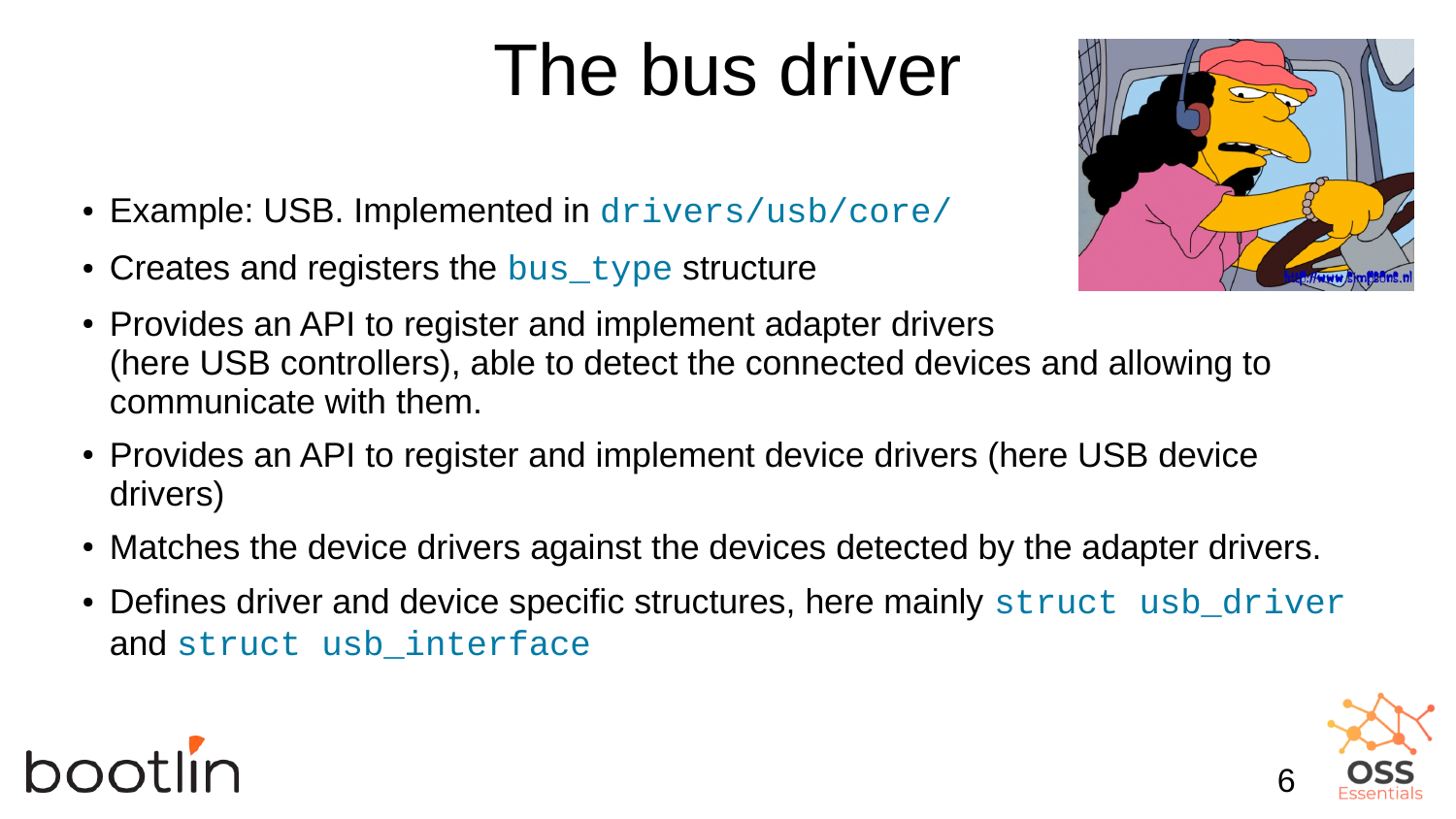#### USB bus example



A single driver for compatible devices, though connected to buses with different controllers.



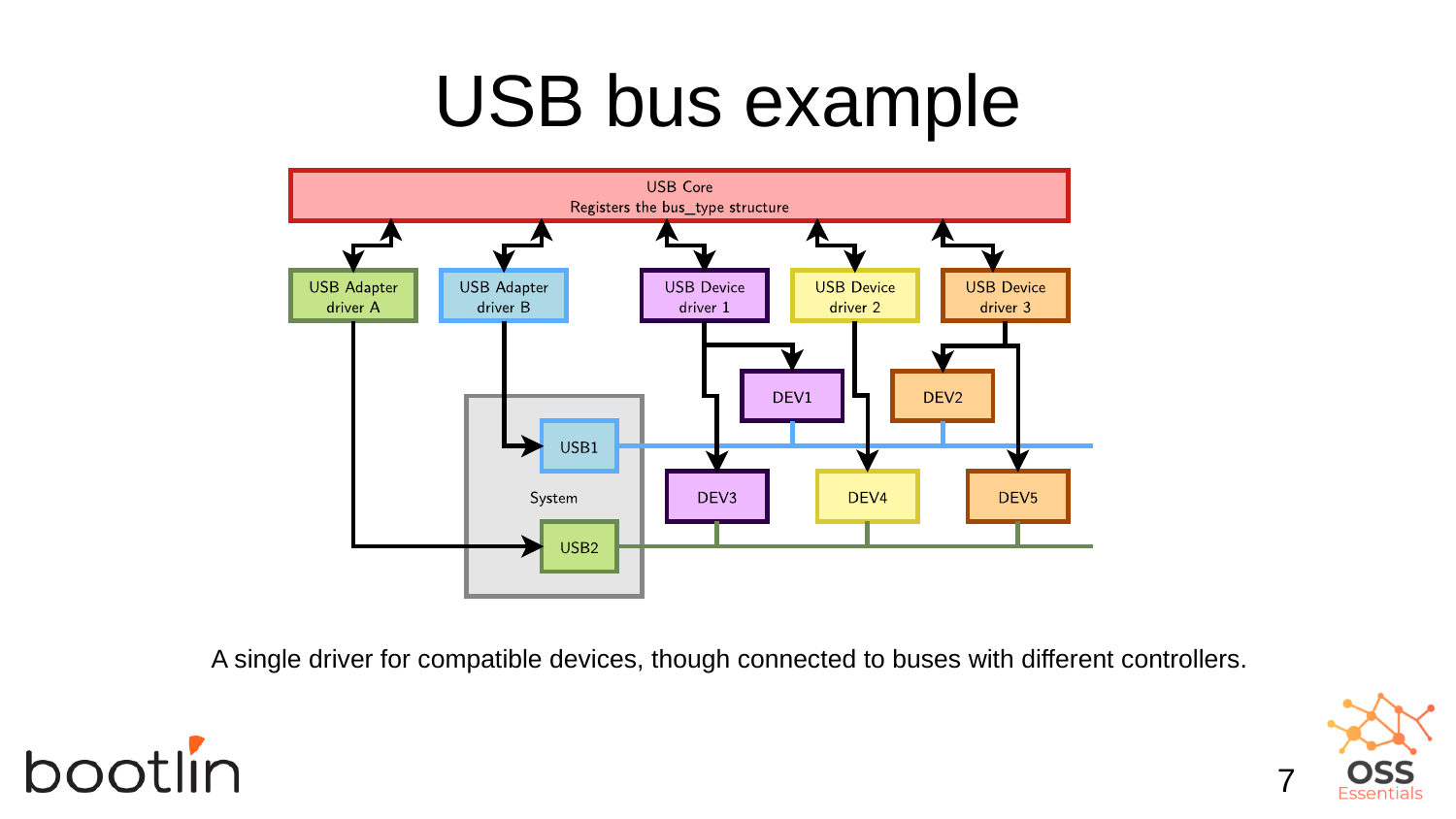# Device drivers (1)

Need to **register supported devices** to the bus core.

Example: [drivers/net/usb/rtl8150.c](https://elixir.bootlin.com/linux/latest/source/drivers/net/usb/rtl8150.c)

**bootlin** 

```
static struct usb_device_id rtl8150_table[] = 
{{ USB_DEVICE(VENDOR_ID_REALTEK, PRODUCT_ID_RTL8150) },
{ USB_DEVICE(VENDOR_ID_MELCO, PRODUCT_ID_LUAKTX) },
{ USB_DEVICE(VENDOR_ID_MICRONET, PRODUCT_ID_SP128AR) },
{ USB_DEVICE(VENDOR_ID_LONGSHINE, PRODUCT_ID_LCS8138TX) },[…]
{}
};
MODULE DEVICE TABLE(usb, rtl8150 table);
```
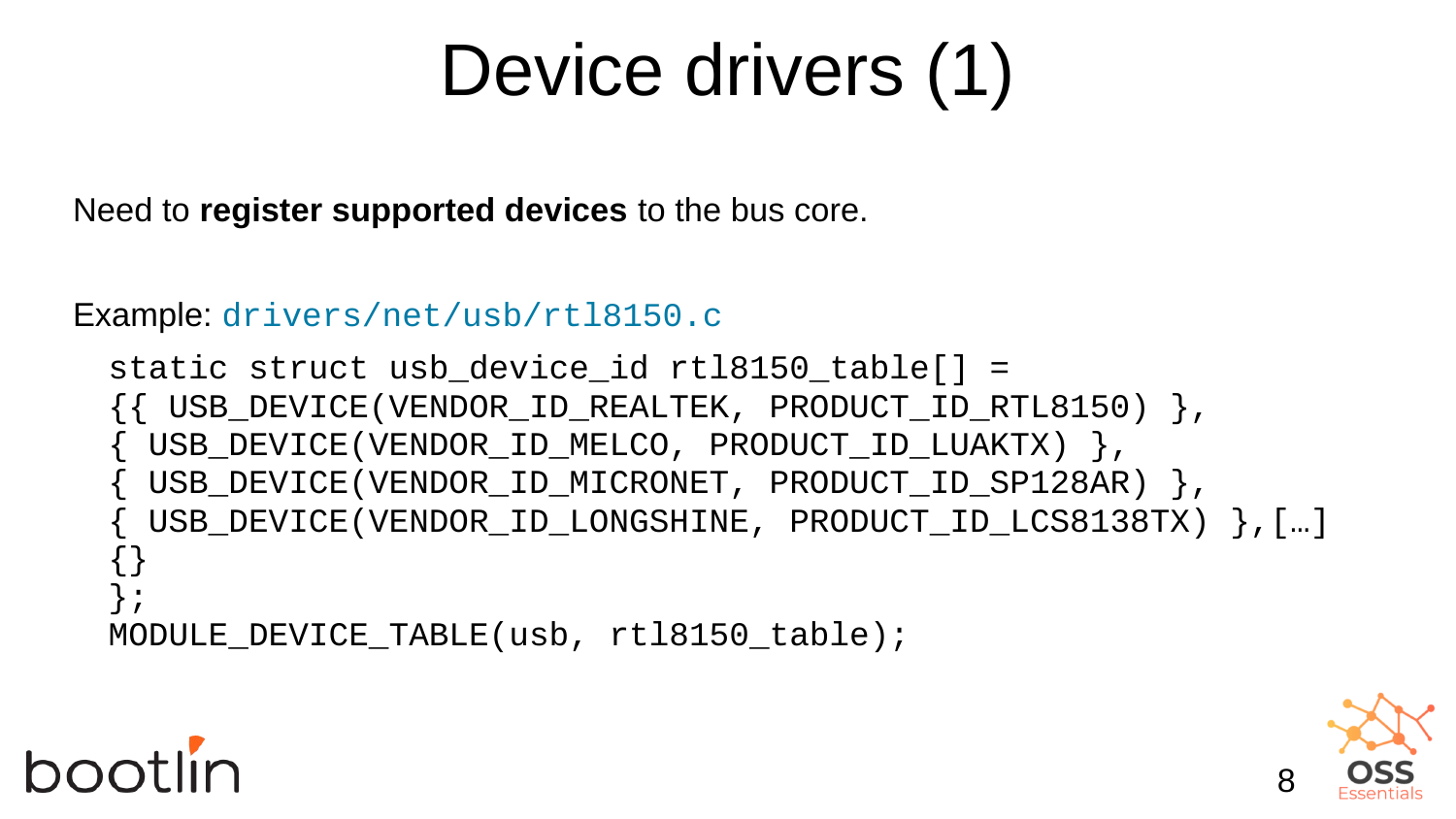# Device drivers (2)

Need to register **hooks to manage devices** (newly detected or removed ones), as well as to react to power management events (suspend and resume)

```
static struct usb_driver rtl8150_driver = {
.name = "rtl8150",
.probe = rt18150_probe,
.disconnect = rtl8150_disconnect,
id table = rtl8150 table,
suspend = rt18150_suspend,
resume = rt18150 resume
};
```


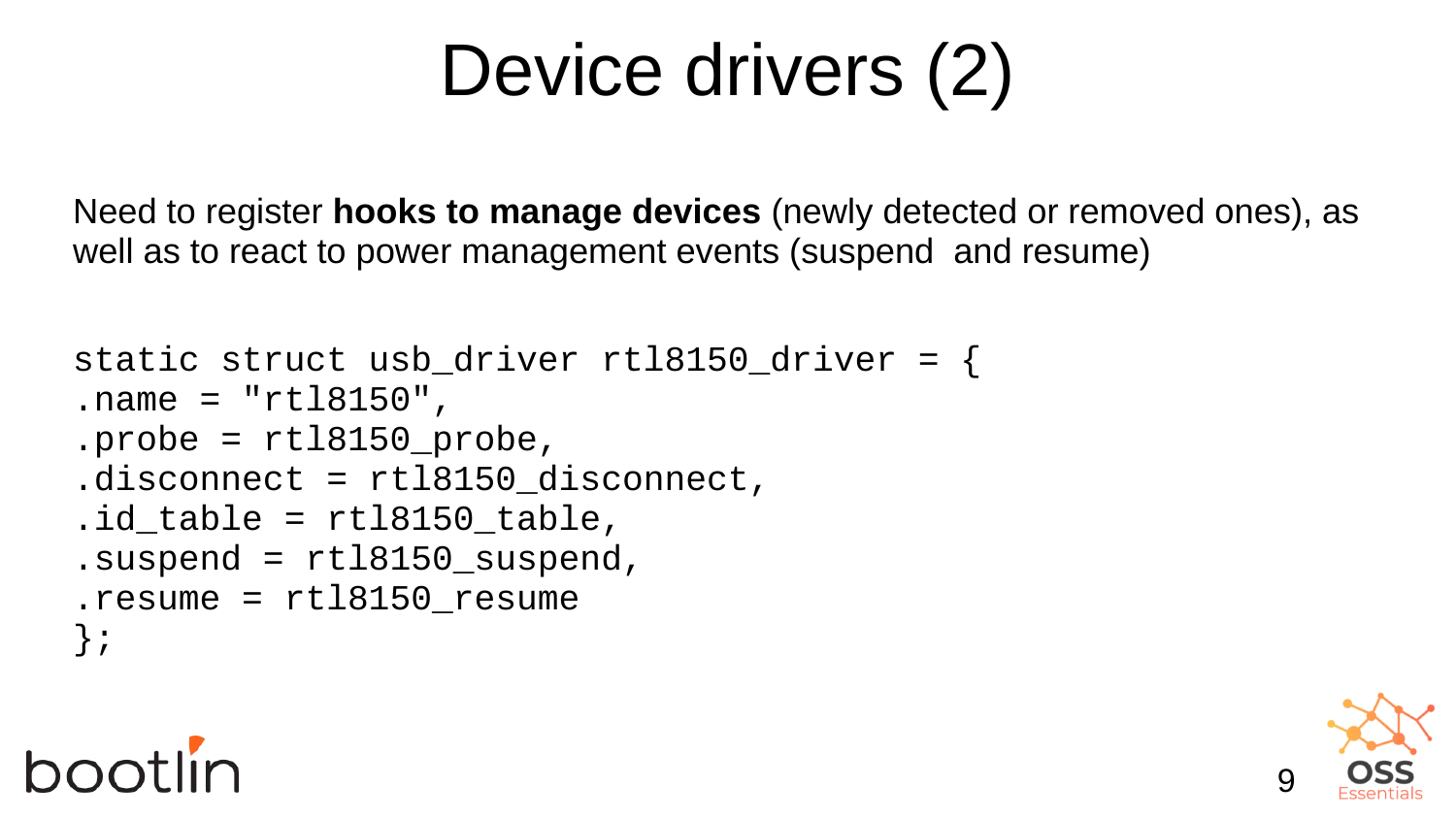# Device drivers (3)

The last step is to **register the driver structure to the bus core**.

```
static int __init usb_rtl8150_init(void)
{
return usb register(&rtl8150 driver);
}
static void __exit usb_rtl8150_exit(void)
{
usb_deregister(&rtl8150_driver);
}
module_init(usb_rtl8150_init);
module_exit(usb_rtl8150_exit);
```
Note: this code has now been replaced by a shorter module\_usb\_driver() macro.

Now the bus driver knows the association between the devices and the device driver.

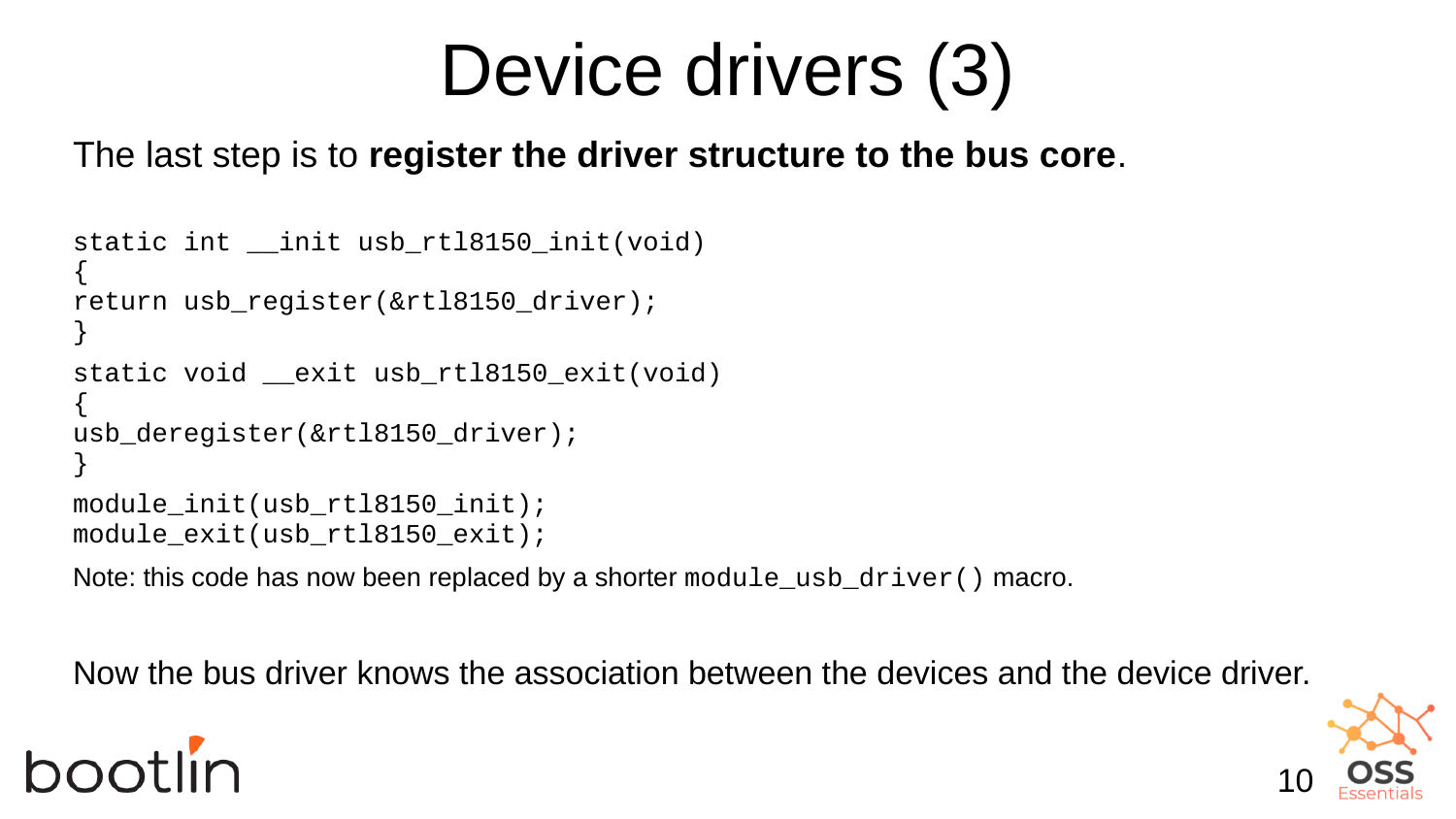# Work in the probe() function

probe() is called for each newly matched device

- Initialize the device
- Prepare driver work: allocate a structure for a suitable framework, allocate memory, map I/O memory, register interrupts…
- When everything is ready, register the new device to the framework.



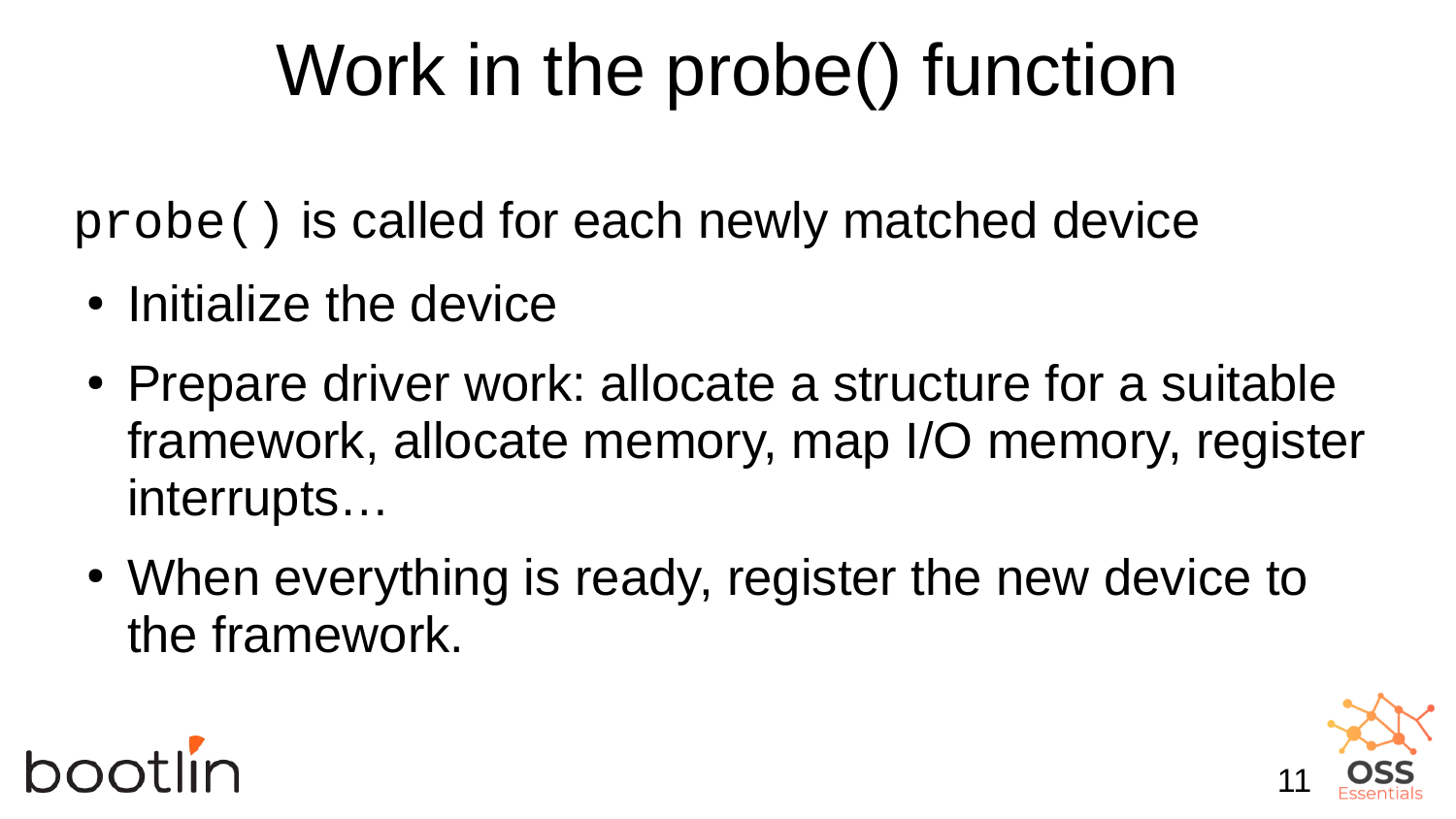# At driver loading time

- The USB adapter driver that corresponds to the USB controller registers itself to the USB core
- The rt18150 USB device driver registers itself to the USB core
- The USB core now knows the association between the vendor/product IDs of rtl8150 and the struct usb\_driver structure of this driver





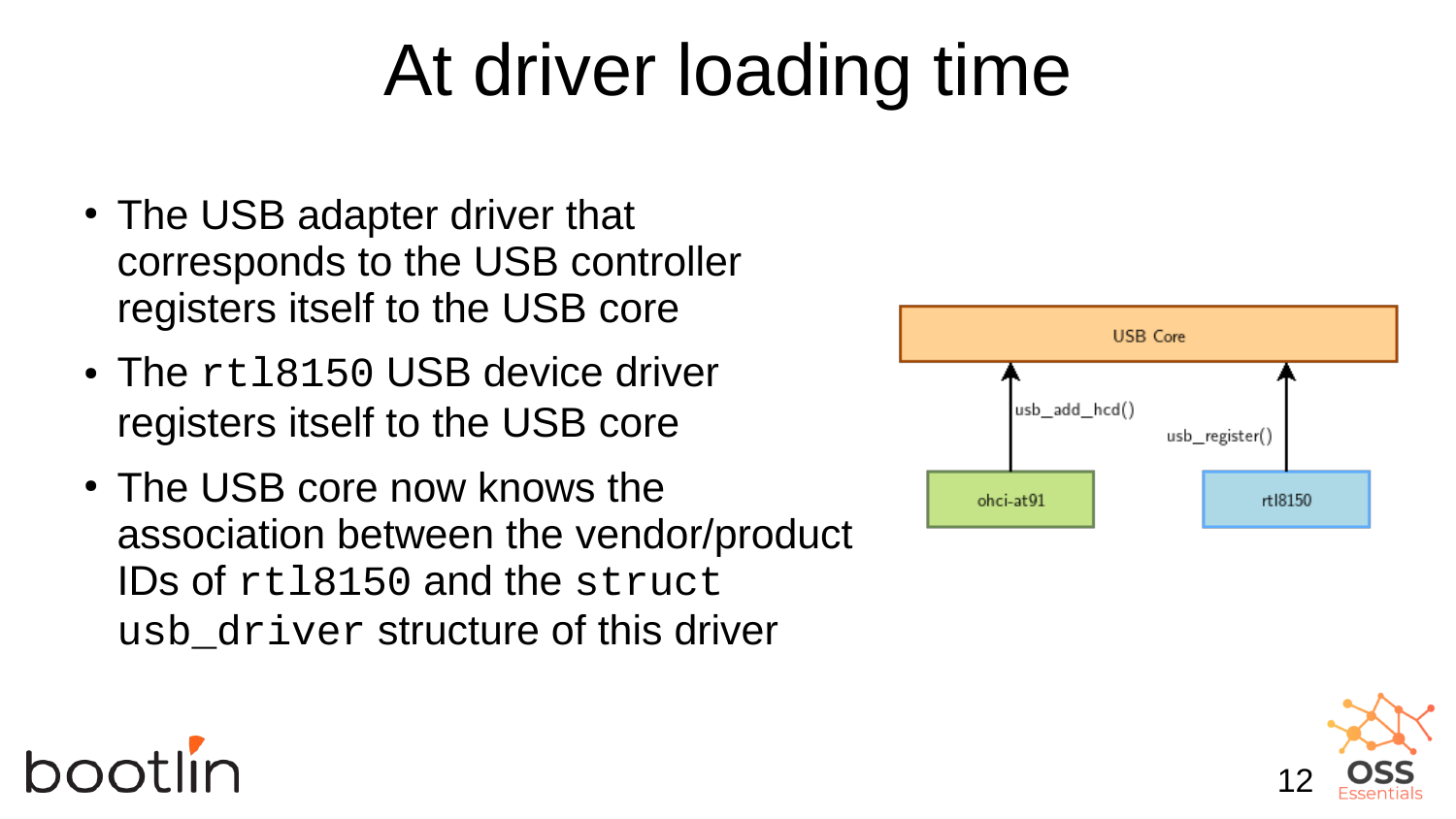#### When a device is detected

Step 2: USB core looks up the registered IDs, and finds the matching driver

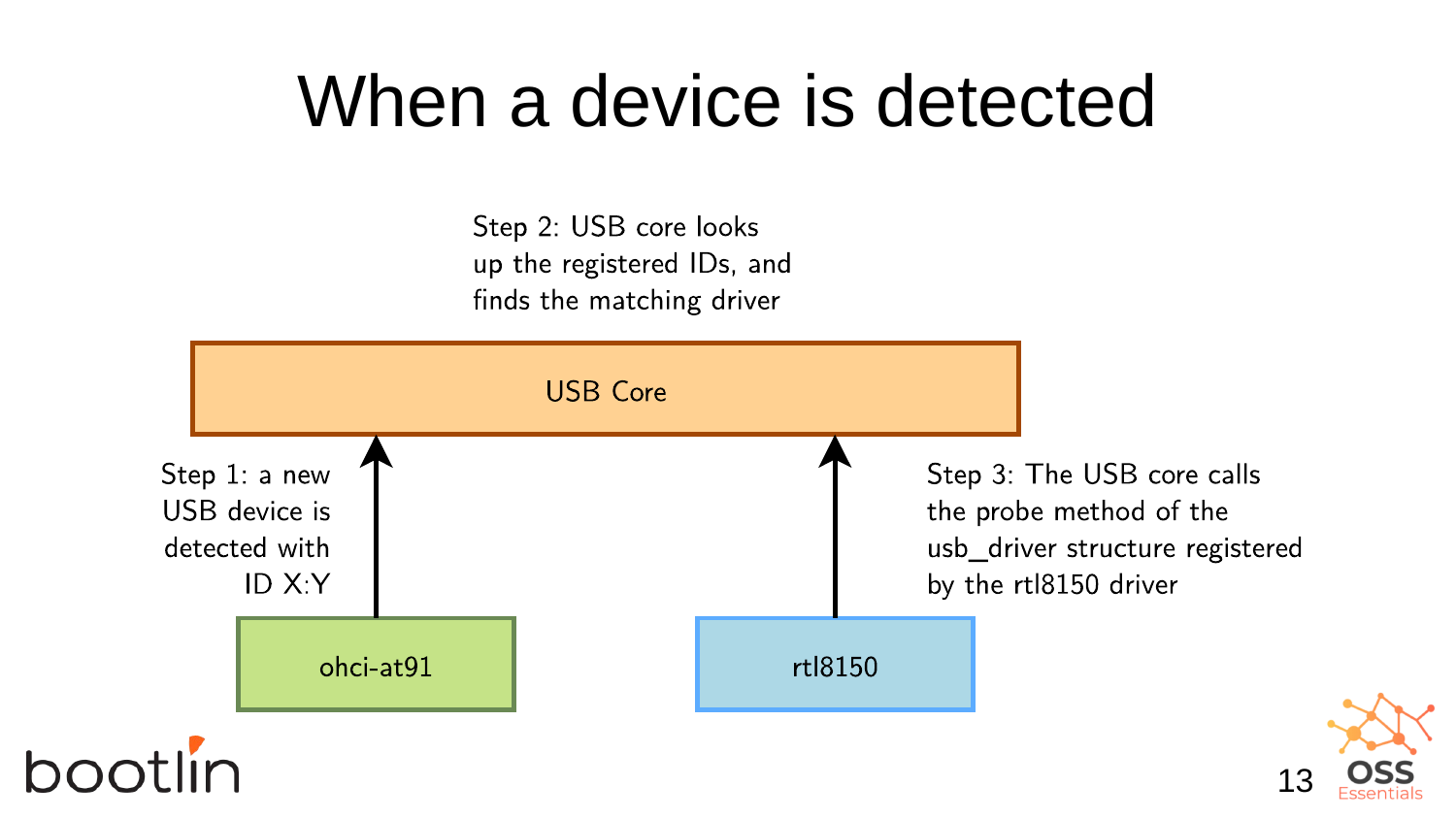#### The model is recursive



Adapter drivers are device drivers too!

bootlin

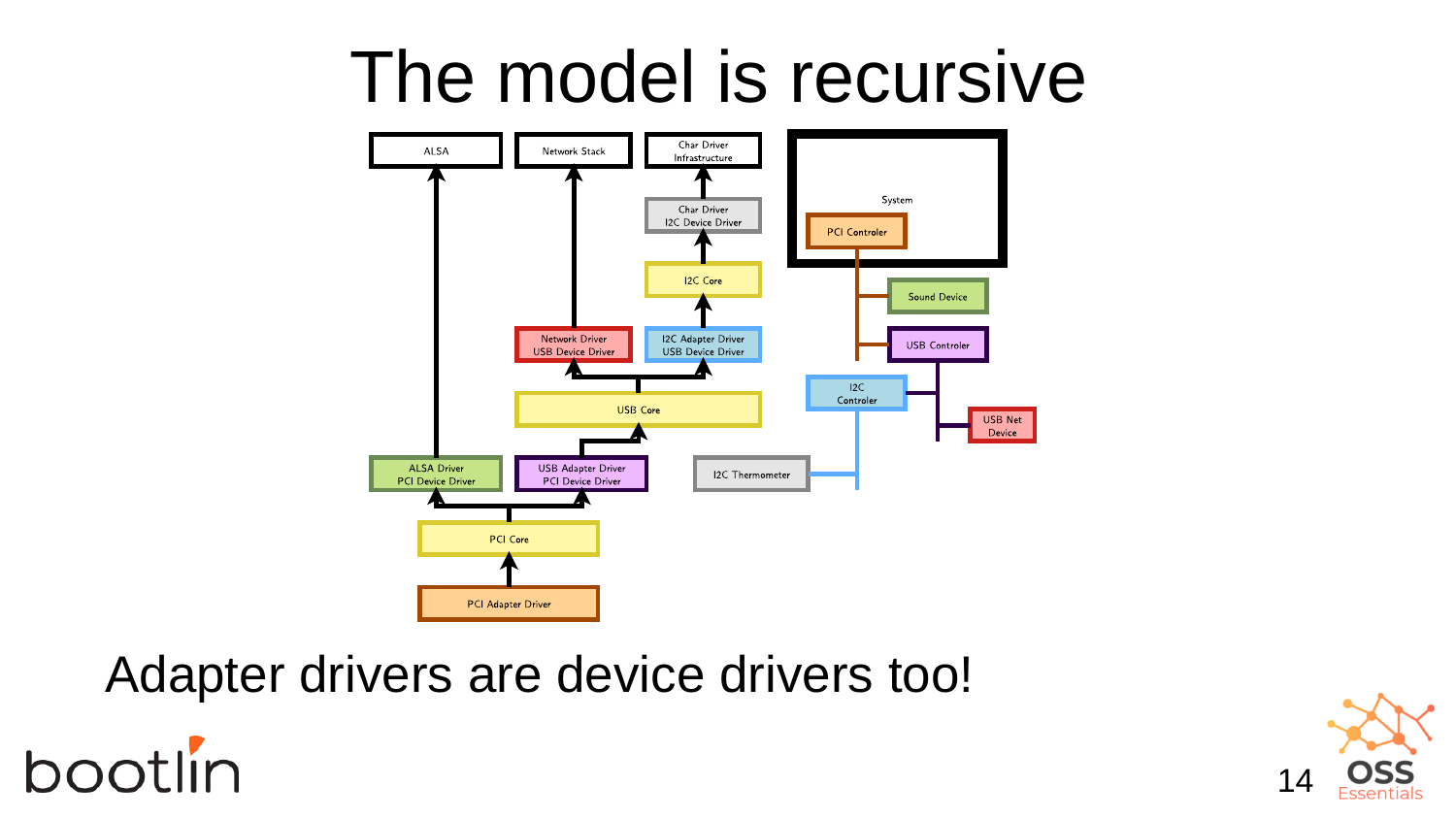## Platform devices and drivers

- Want to use the Device Model for devices that are not on buses that can auto-detect devices (very frequent in embedded systems)
- Examples: UARTs, flash memory, LEDs, GPIOs, MMC/SD, Ethernet…
- Solution:
- 1) Provide a description of devices
- 2) Manage them through a virtual bus: the platform bus.
- 3) Drive the platform devices

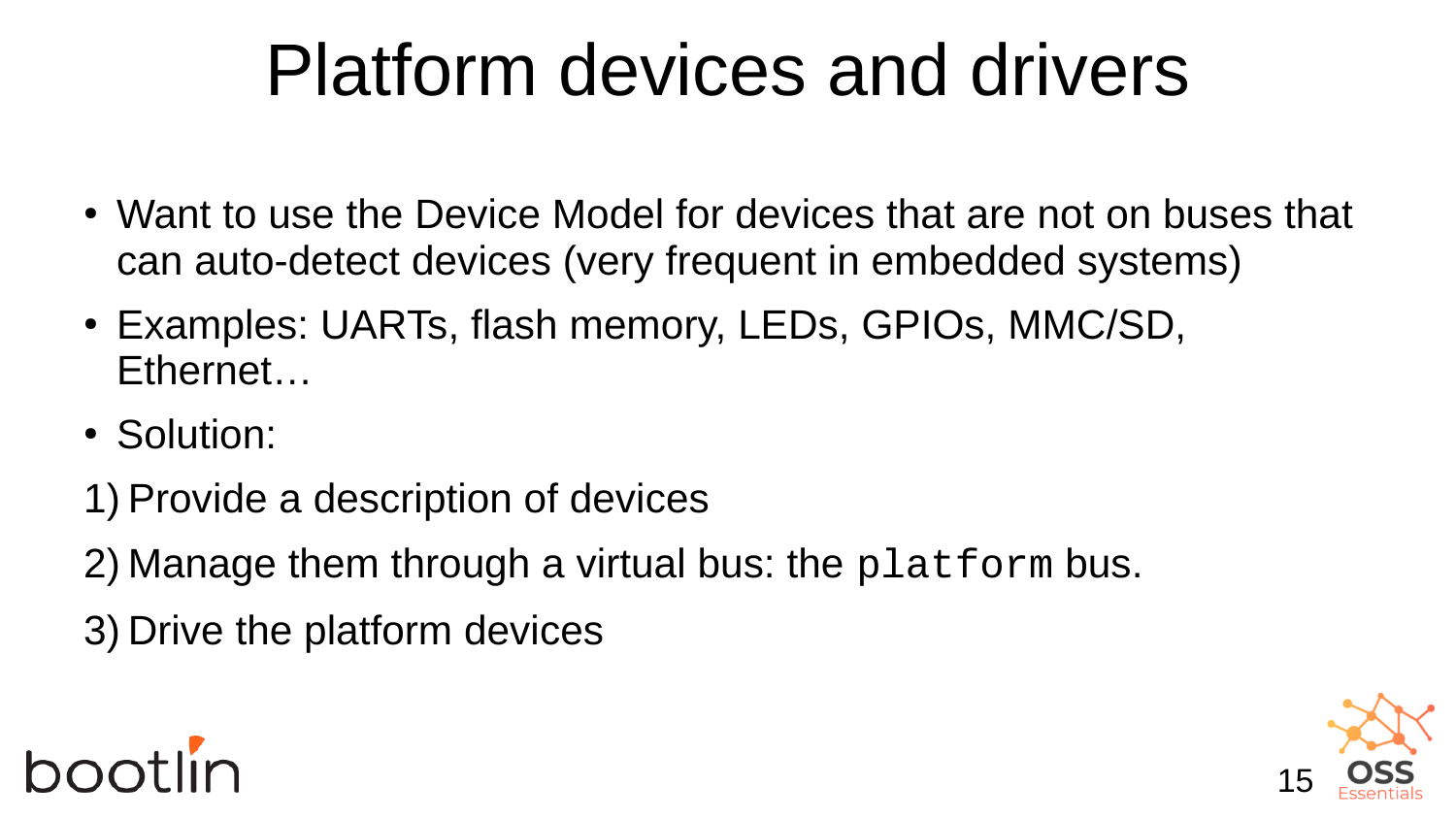# Describing non-detectable devices

- Description through a Device Tree (on ARM, PowerPC, ARC...)
- $\cdot$  In arch/arm/boot/dts/ on ARM
- Two parts:
	- Device Tree Source (.dts) One per board to support in the Linux kernel Advantage: no need to write kernel code to support a new board (if all devices are supported).
	- Device Tree Source Includes (.dtsi) Typically to describe devices on a particular SoC, or devices shared between similar SoCs or boards
- Other method for describing non-detectable devices: ACPI (on x86 platforms). Not covered here.

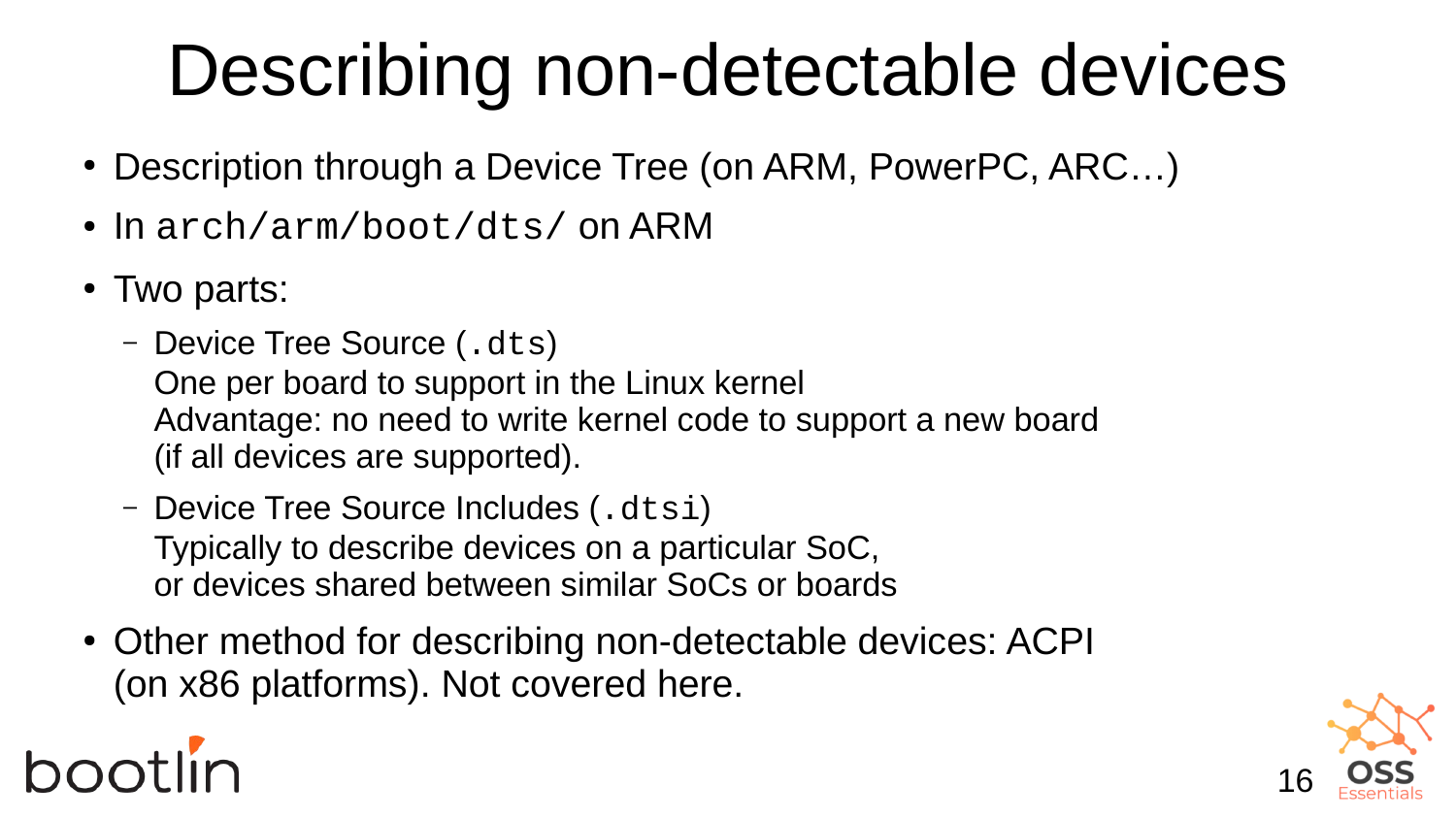## Declaring a device: .dtsi example



From [arch/arm/boot/dts/am33xx.dtsi](https://elixir.bootlin.com/linux/latest/source/arch/arm/boot/dts/am33xx.dtsi)

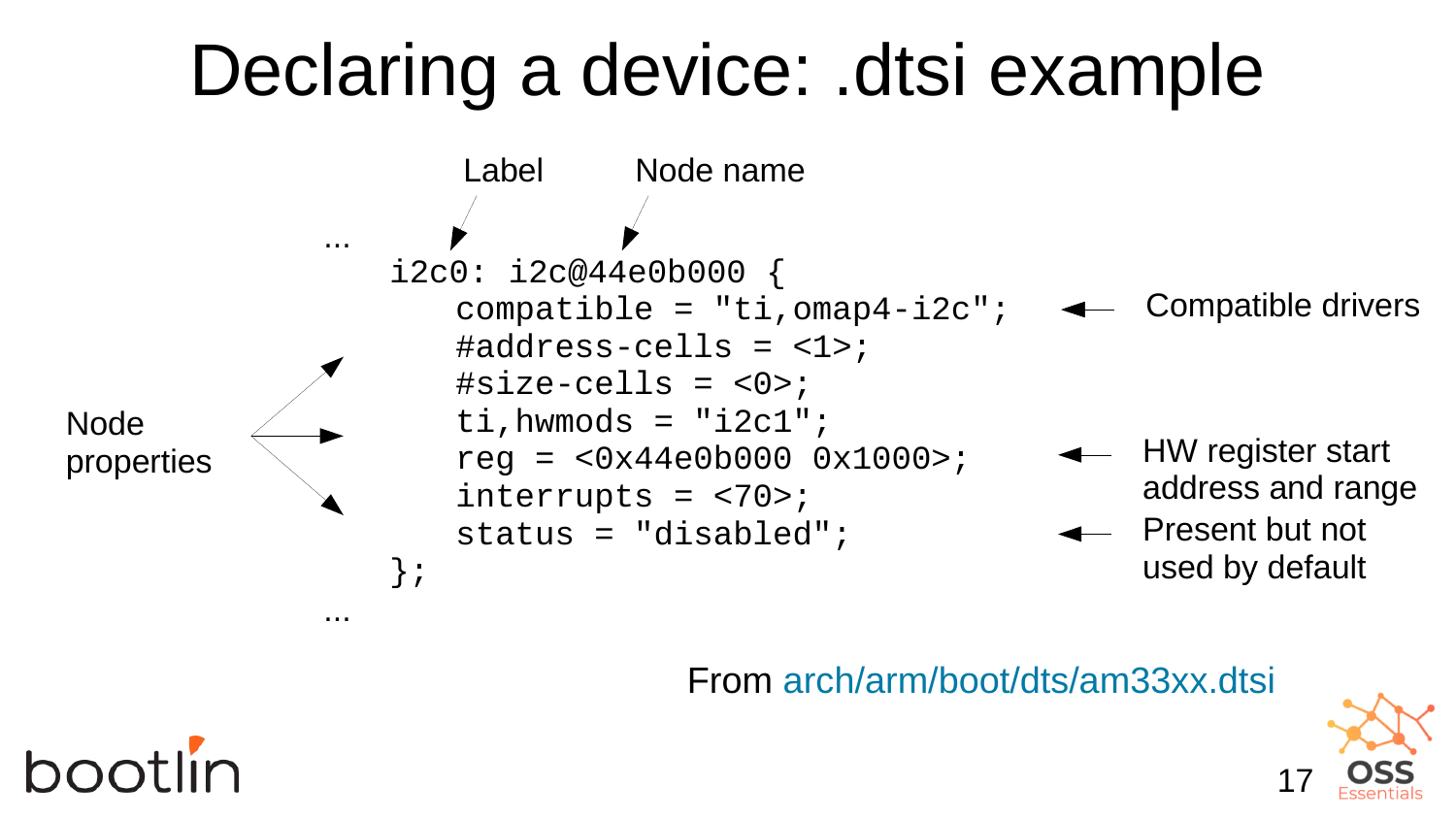#### Instantiating a device: .dts example

```
18
                                                   From arch/arm/boot/dts/am335x-boneblue.dts
                &i2c0 {
                          pinctrl-names = "default";
                         pinctr1-0 = <math>\&42c0</math> pinsstatus = "okay";
                         clock-frequency = <400000>;
                          tps: tps@24 {
                                 reg = <0x24>;
                          };
                          baseboard_eeprom: baseboard_eeprom@50 {
                                 compatible = "at,24c256";
                                 rea = <0x50>:
                                 #address-cells = <1>;
                                 #size\text{-cells} = \langle 1 \rangle;
                                  baseboard_data: baseboard_data@0 {
                                 reg = <0 0x100>;<br>};
                  };
                          };
                };
Phandle
(reference
to label)
                                                                    Pin muxing configuration
                                                                    (routing to external package pins)
                                                                                                List of devices on
                                                                                                i2c0
                                                                 I2C bus identifier
                                                                    Enabling this device, otherwise ignored
                                                                    Node property: frequency
```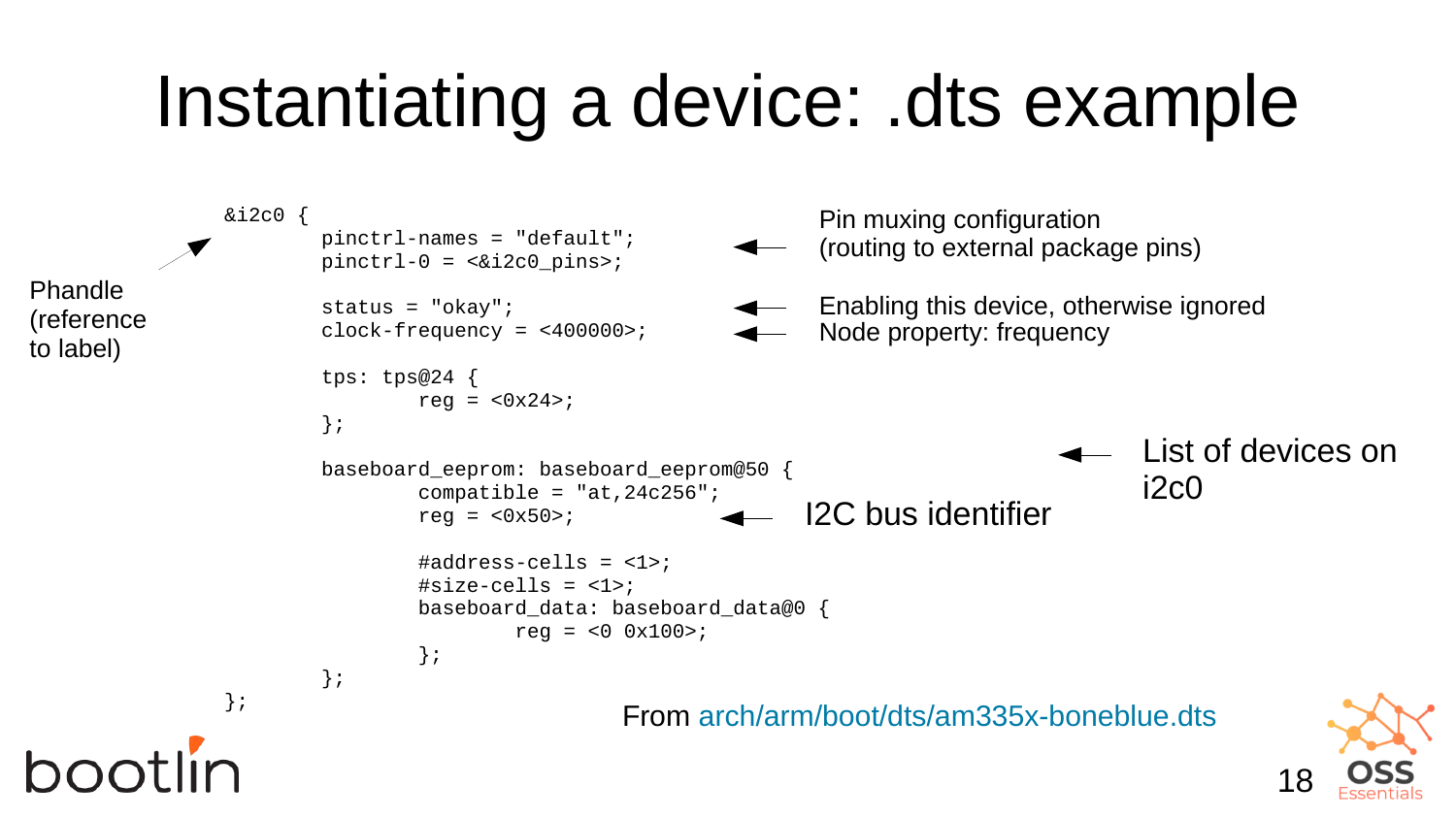# Pin multiplexing

- Modern SoCs have too many hardware blocks compared to physical pins exposed on the chip package.
- Therefore, pins have to be multiplexed
- Pin configurations are defined in the Device Tree
- Correct pin multiplexing is mandatory to make a device work from an electronic point of view.





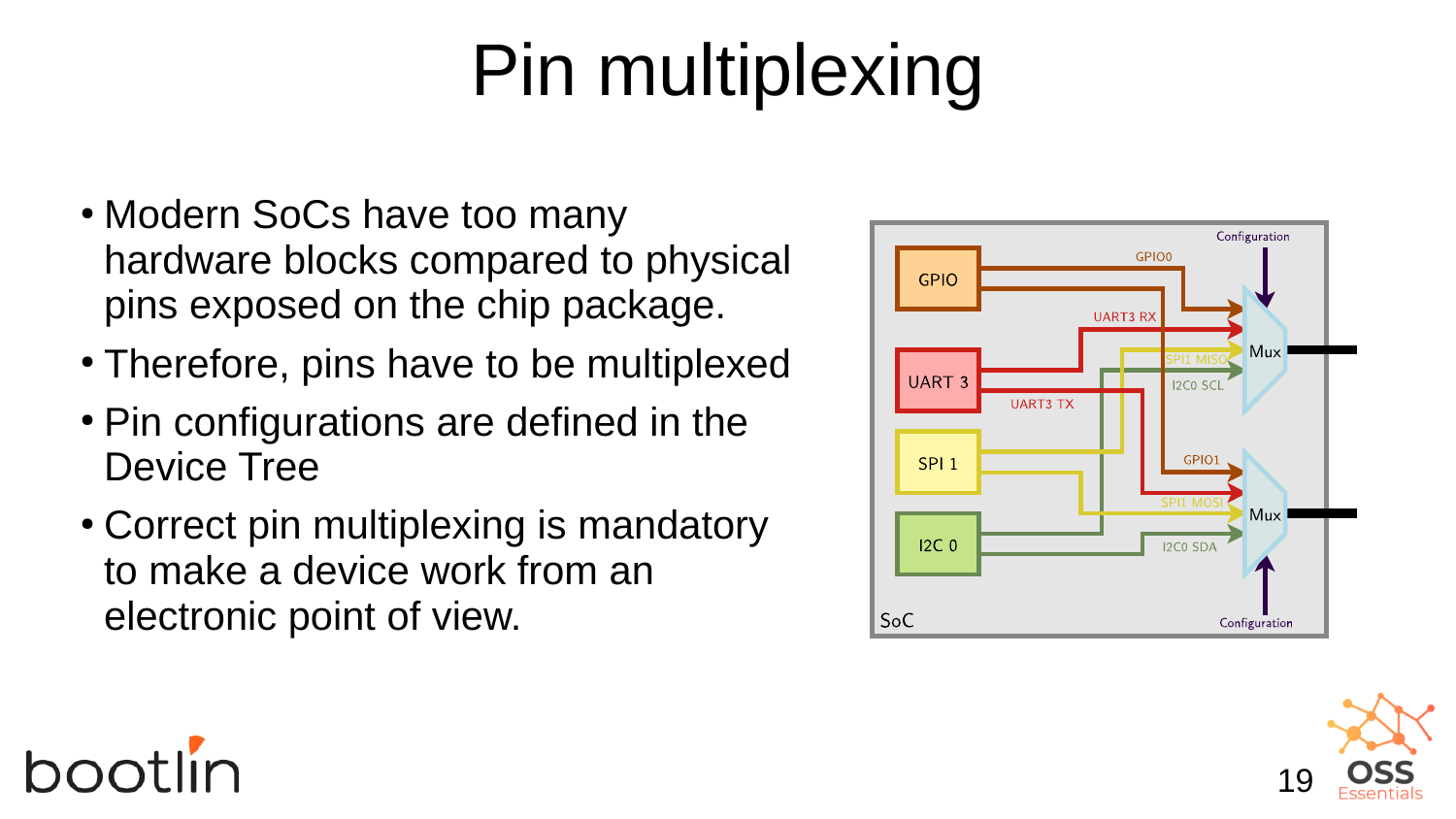## DT pin definitions



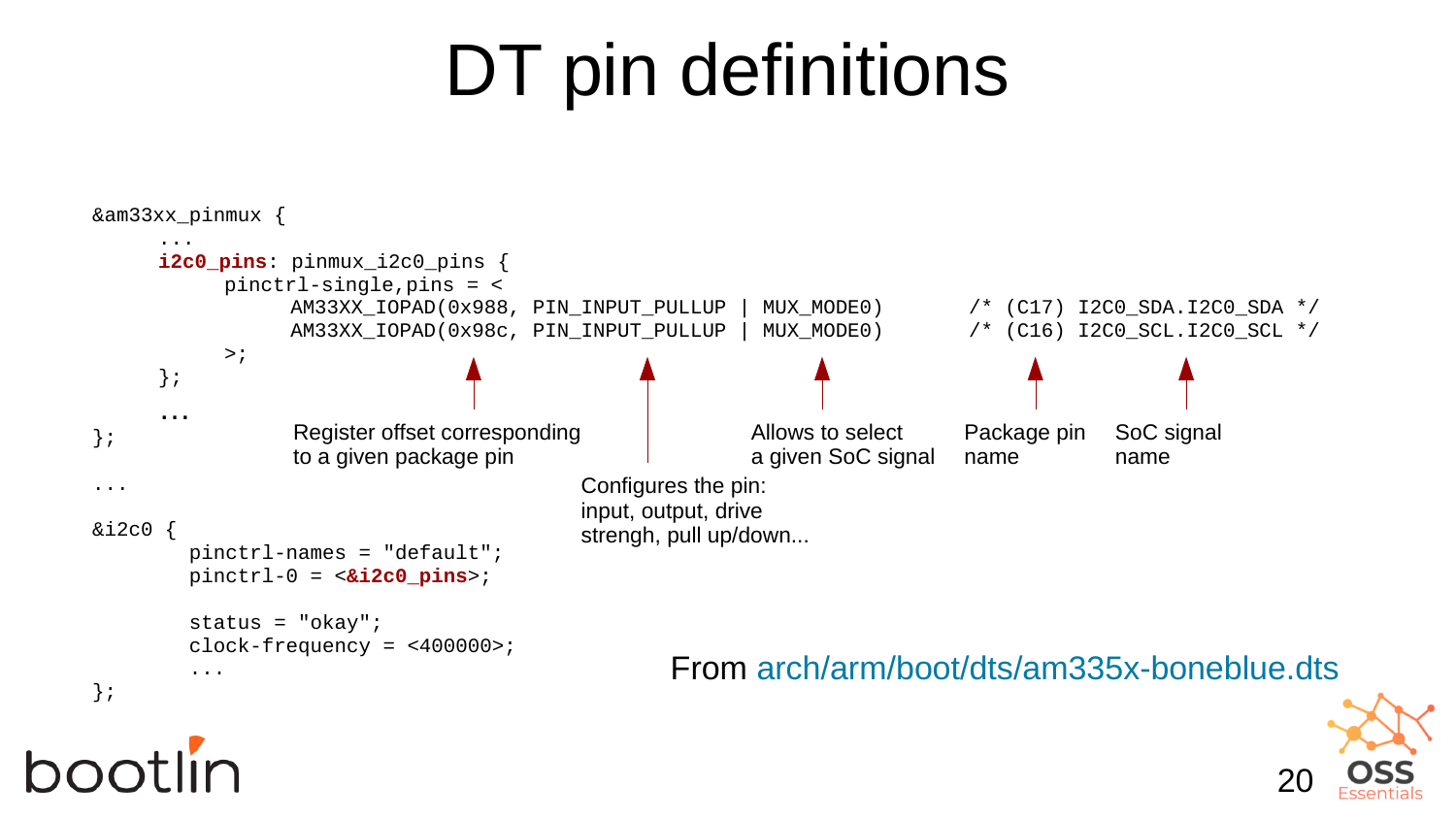## DT: matching devices and drivers

Platform drivers are matched with platform devices that have the same compatible

```
property. static const struct of device id omap i2c of match[] = {
                     \overline{\mathcal{L}}\text{complete} = "t_i, \text{omap4-i2c",}data = &omap4_pdata,
                      },
                     \overline{\mathcal{L}}…
                    };
                     …
                    static struct platform driver omap_i2c_driver = {
                            \lnot probe \lnot = omap i2c probe,
                            r remove r = 0 and r = 2c remove,
                            .driver = {
                                   name = "omap_izc",pm = OMAP_12C_PM_0PS,
                                   .of_match_table = of_match_ptr(omap_i2c_of_match),
                             },
                    }; From drivers/i2c/busses/i2c-omap.c
```
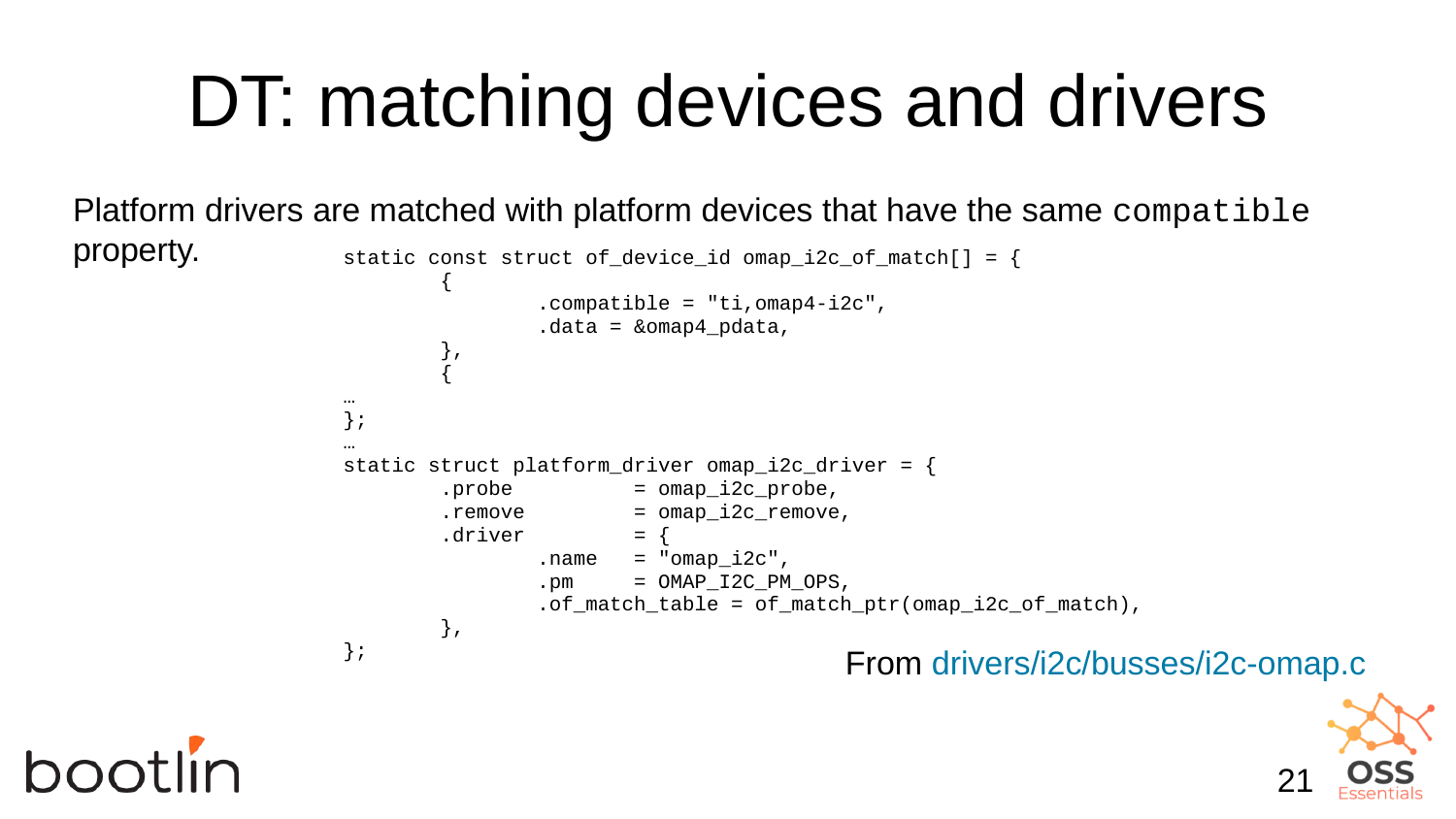## Usage of the platform bus

Like for physical buses, the platform bus is used by the driver to retrieve information about each device

```
static int omap i2c probe(struct platform device *pdev)
\mathcal{L}...
     struct device node *node = pdev→dev.of node;
     struct omap i2c dev *omap;
     ...
     irq = platform_get_irq(pdev, 0);
     …
     omap = devm_kzalloc(&pdev->dev, sizeof(struct omap_i2c_dev), GFP_KERNEL);
     ...
     mem = platform_get_resource(pdev, IORESOURCE_MEM, 0);
     omap->base = devm_ioremap_resource(&pdev->dev, mem); 
     u32 freq = 100000; /* default to 100000 Hz */
     …
     of_property_read_u32(node, "clock-frequency", &freq);
     …
     return 0;
                                             } From drivers/i2c/busses/i2c-omap.c
```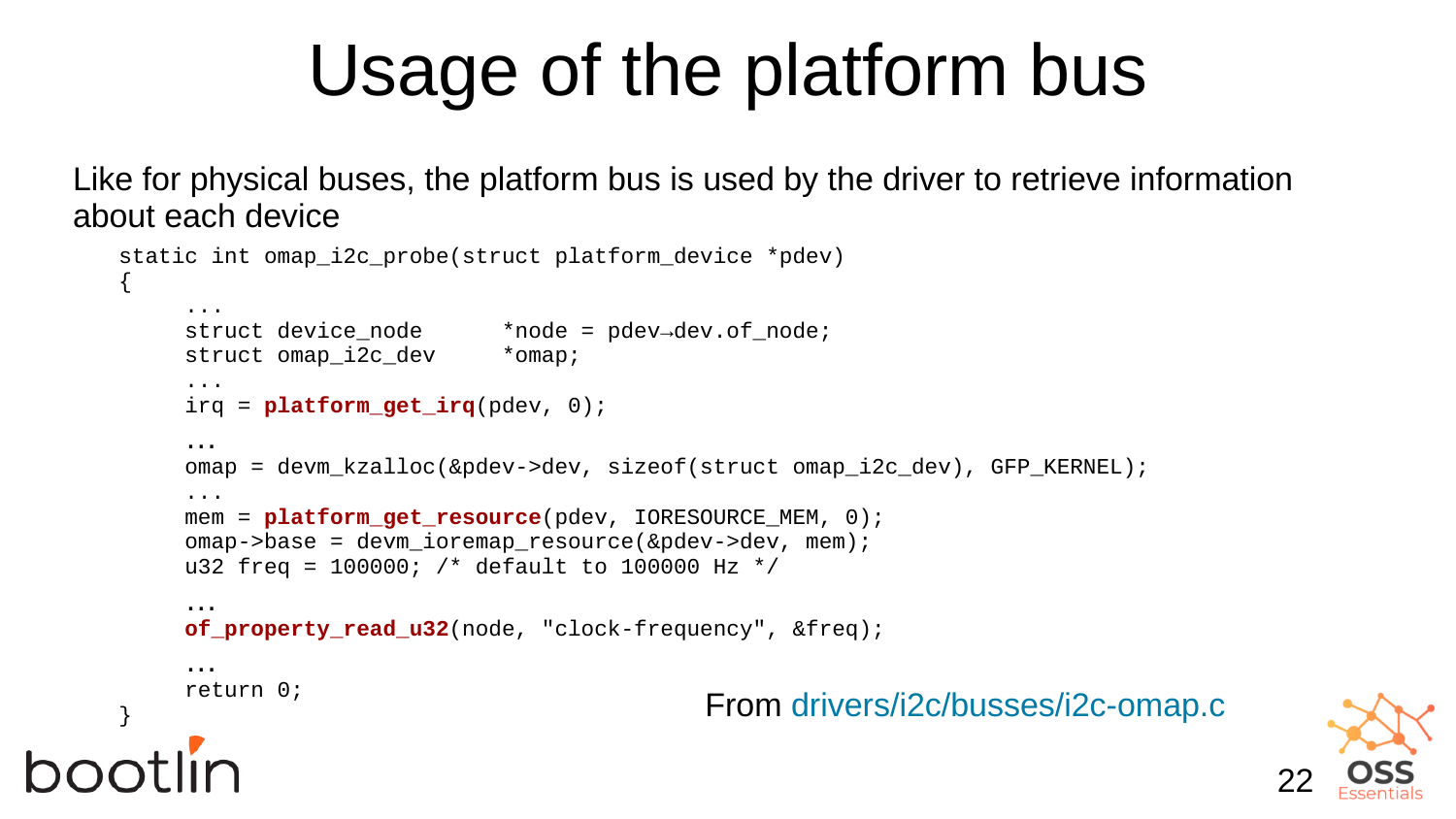# Device tree bindings

- *Device tree bindings* provide a specification of properties that a driver expects in a DT
- Bindings are available in [Documentation/devicetree/bindings](https://elixir.bootlin.com/linux/latest/source/Documentation/devicetree/bindings) in kernel sources.
- To know how to set device properties, look for a binding for the same compatible string:
- \$ git grep "ti,omap4-i2c" Documentation/devicetree/bindings/



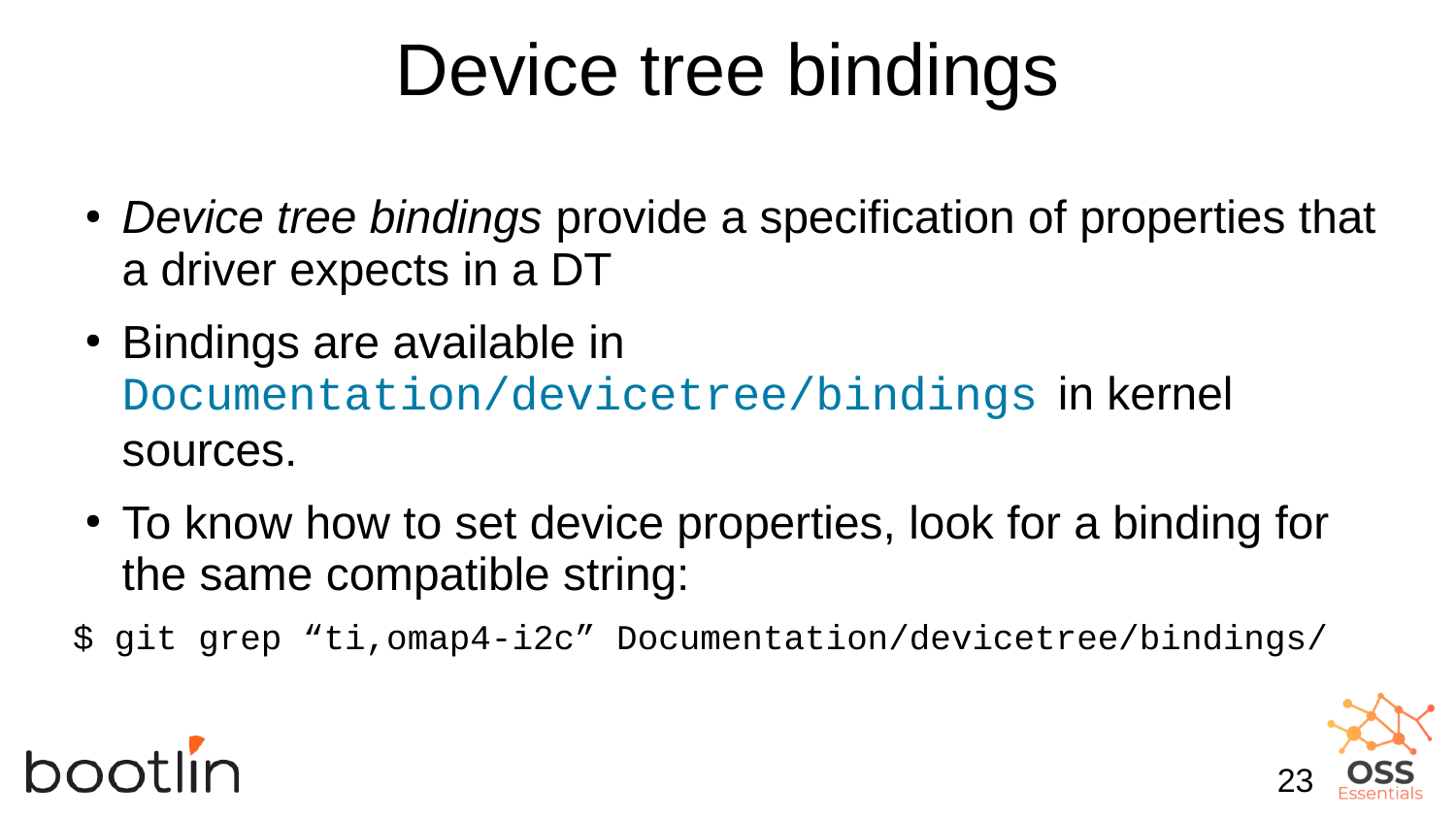#### Another bus example: I2C



bootlin

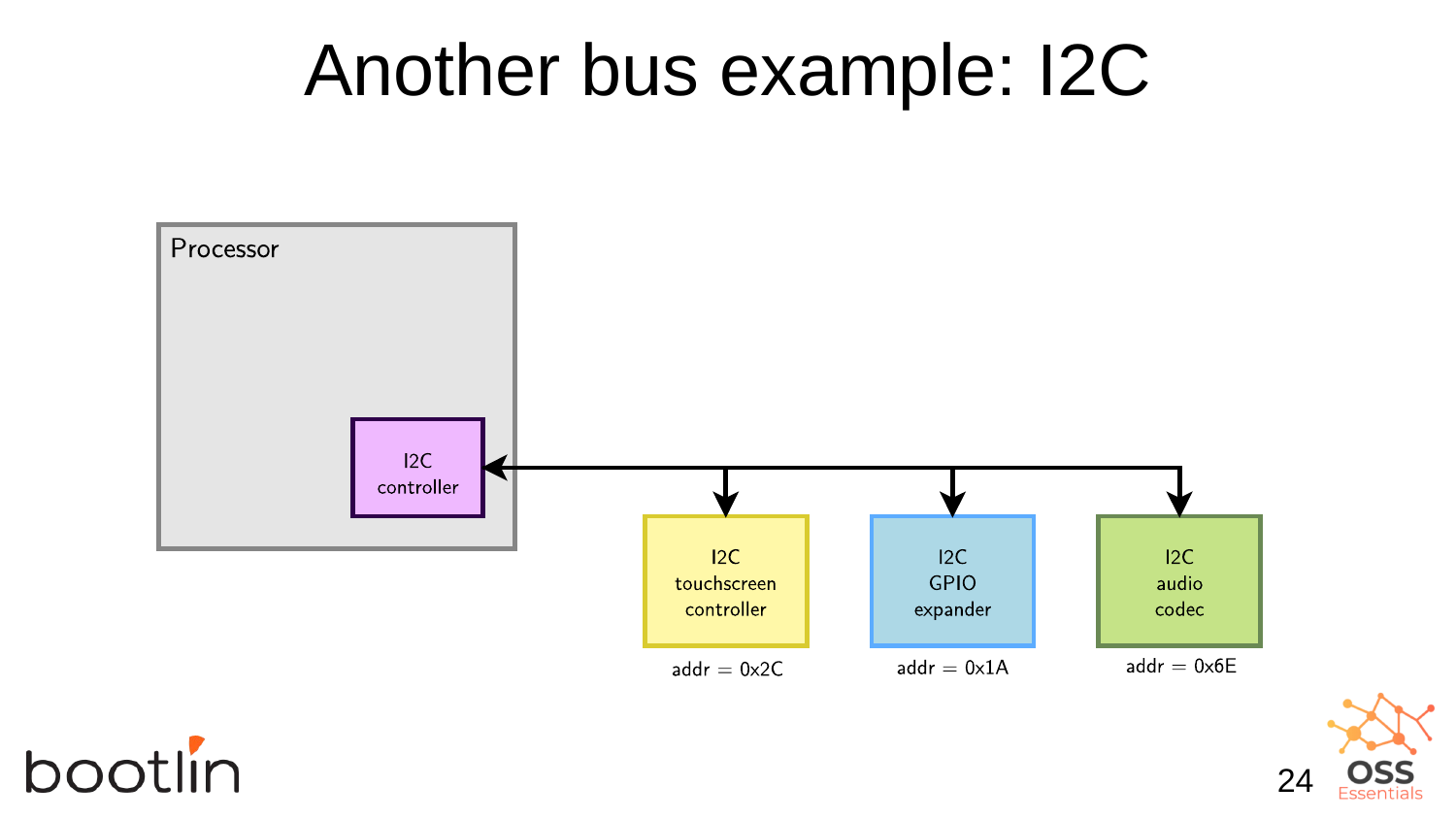## I2C drivers: probe() function

{

}



<sup>25</sup>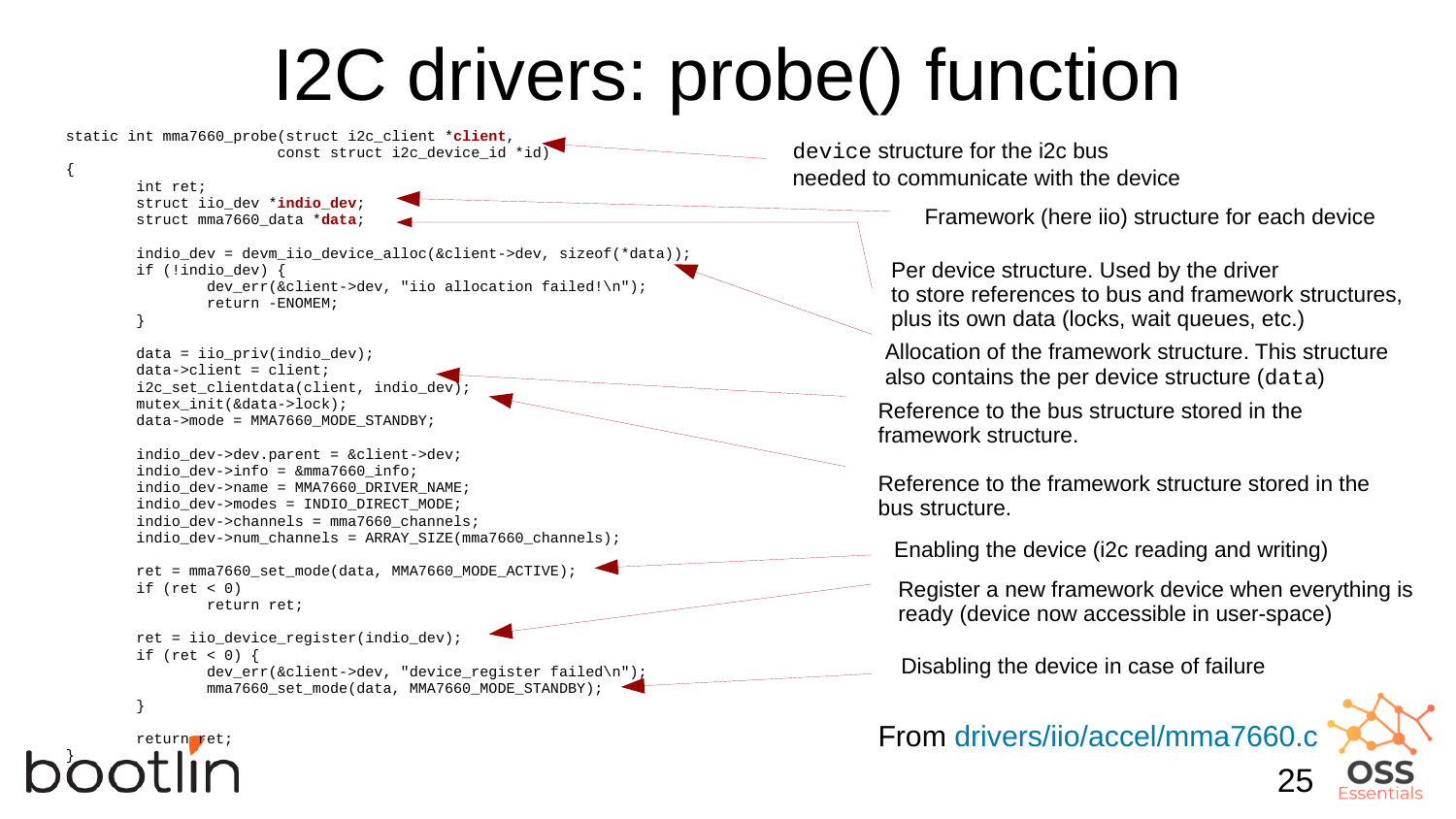## I2C drivers: remove() function



Now that user-space can't access the device any more, disable the device.



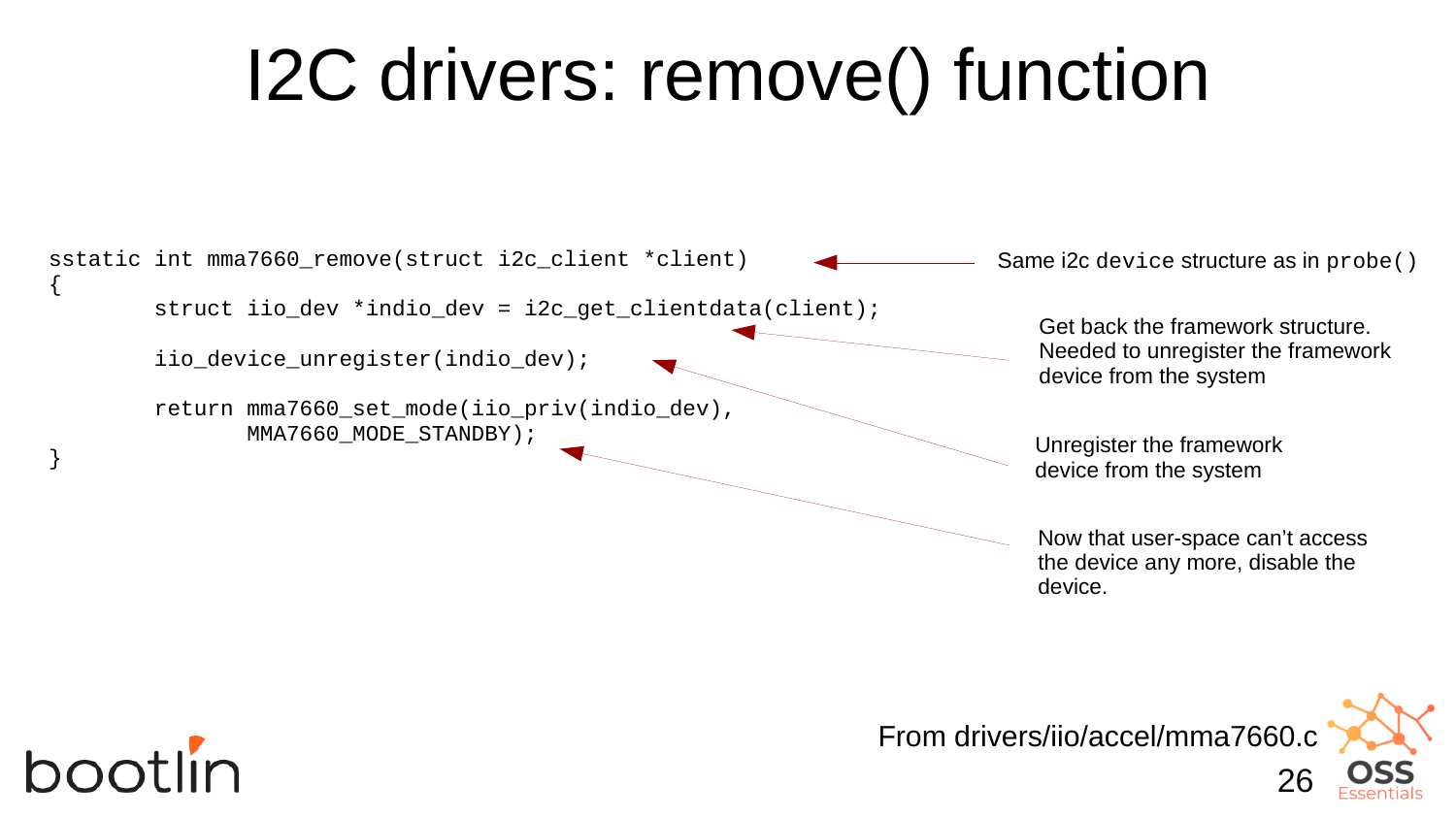## I2C driver registration



module\_i2c\_driver(mma7660\_driver);



From drivers/iio/accel/mma7660.c

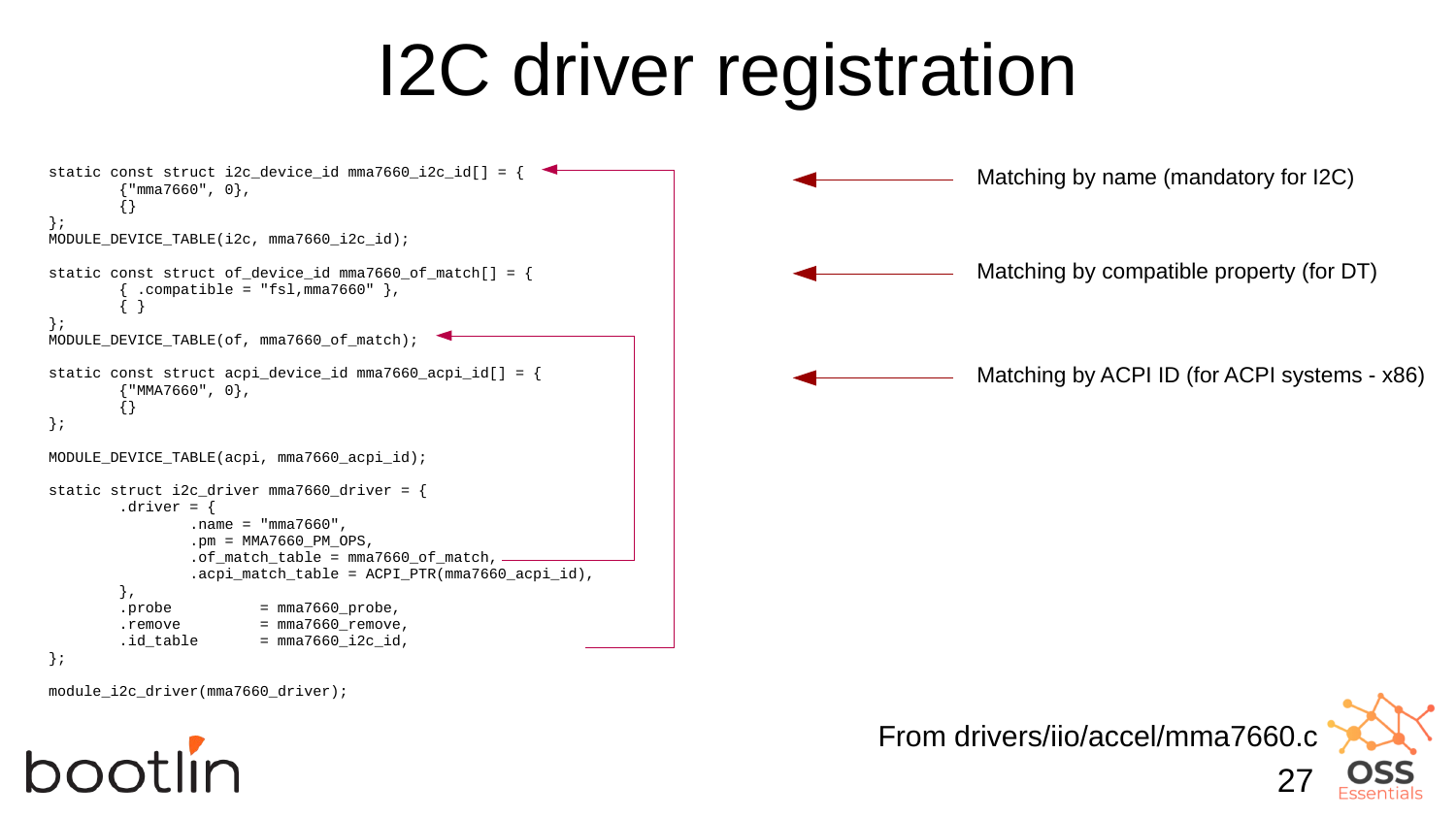### Driver development advise

- Look for code for devices similar to yours
- Read the recent code. You can use Elixir ([https://elixir.bootlin.com/\)](https://elixir.bootlin.com/)
- Always read code from the bottom up. You see the big picture first, and then progressively how the details are implemented.